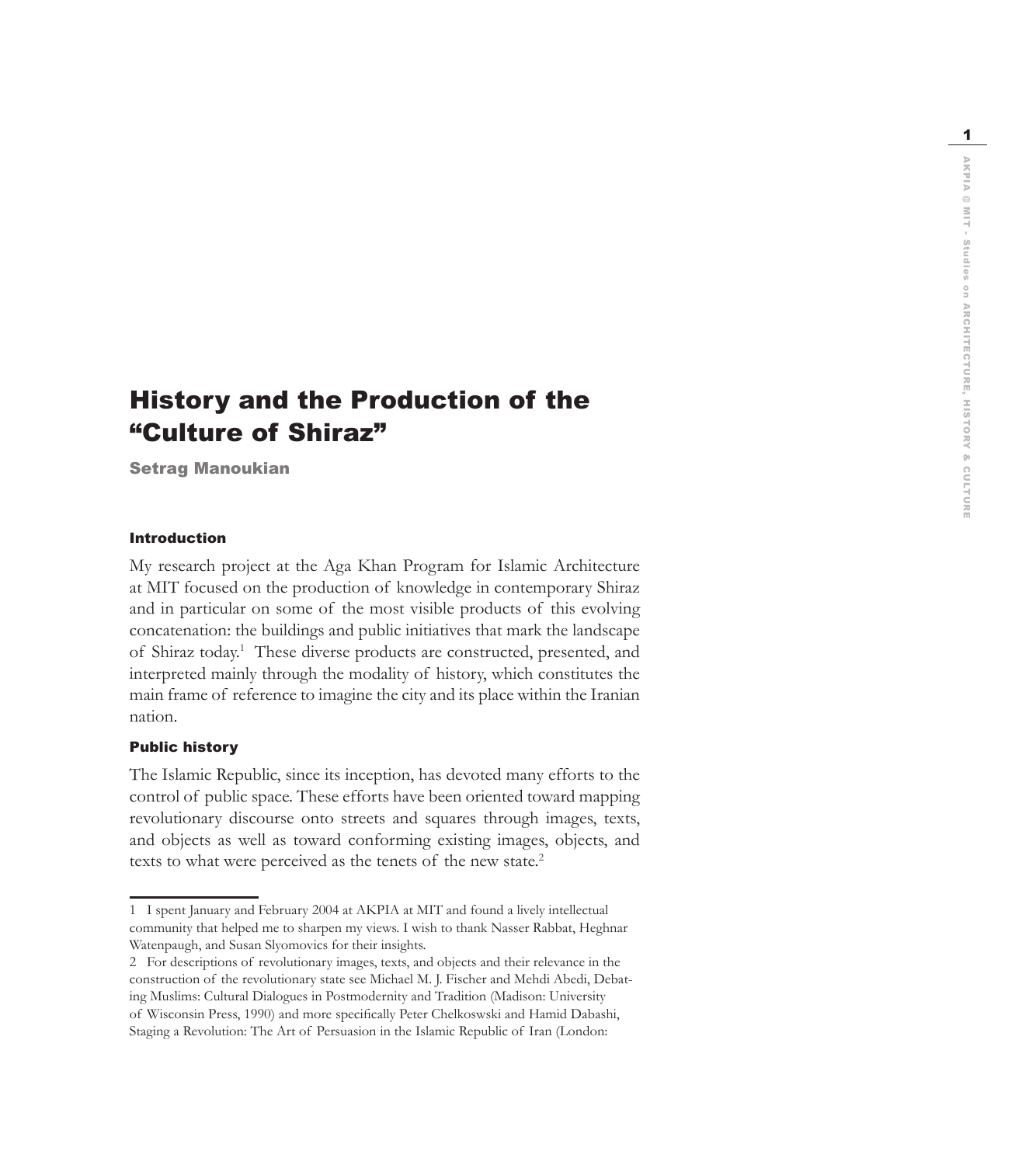2 turing a prescriptive field that regulates what can be made public. The result of this projection, however, has not been a uniform space of con formity, nor a clear set of polarized oppositions between what can be made public and what cannot. The prescriptive field of public statements is highly contingent on a set of intersecting trajectories, from international politics to local moods. This field has undergone tremendous transformations in connection with changes in state structure and particular events. It has managed to retain, however, a certain degree of force even now that revolutionary zeal has become quite tame. The force of the field lies in the inscription of the mark of power on words, images, and objects, regardless of its homogeneity. It does not matter whether the ensemble of public statements has a strong coherence or adheres to a clear rule—what counts instead are performances of alignment. Making something public coincides with aligning it with what is perceived to be the field of public statements. The externality, indeed the superficiality, of this alignment is constitutive of its force.

> History is particularly relevant in the prescriptive field of public statements. In Iran, history has been important in the construction of the national imagination. History plays a crucial role, even though-or because—it is a fractured field of diverging interpretations and causalities, where tensions toward truth intertwine with visions of undercurrents and conspiracies.

> Making history public entails producing or modifying images, texts, and objects so that they can be exposed and available to everyone. This pro cess implies fitting the past within the contingent configuration of the prescribed field. This conformity, however, does not mean that the result ing public history is a smooth, uniform, and coherent platform for the interpretation of the past.

# Shiraz as an object of knowledge

In Iran there is a centuries-long tradition of discourses on the specificity of each city, mostly (though by no means solely) articulated in the writing of local histories and biographical dictionaries. These literary genres con struct a relation between a certain group of people and a specific place: they territorialize knowledge, structuring specific geo-poetic identities, not unrelated to political restructurings.

Setrag Manoukian Setrag Manoukian

Booth-Clibborn Editions, 2000).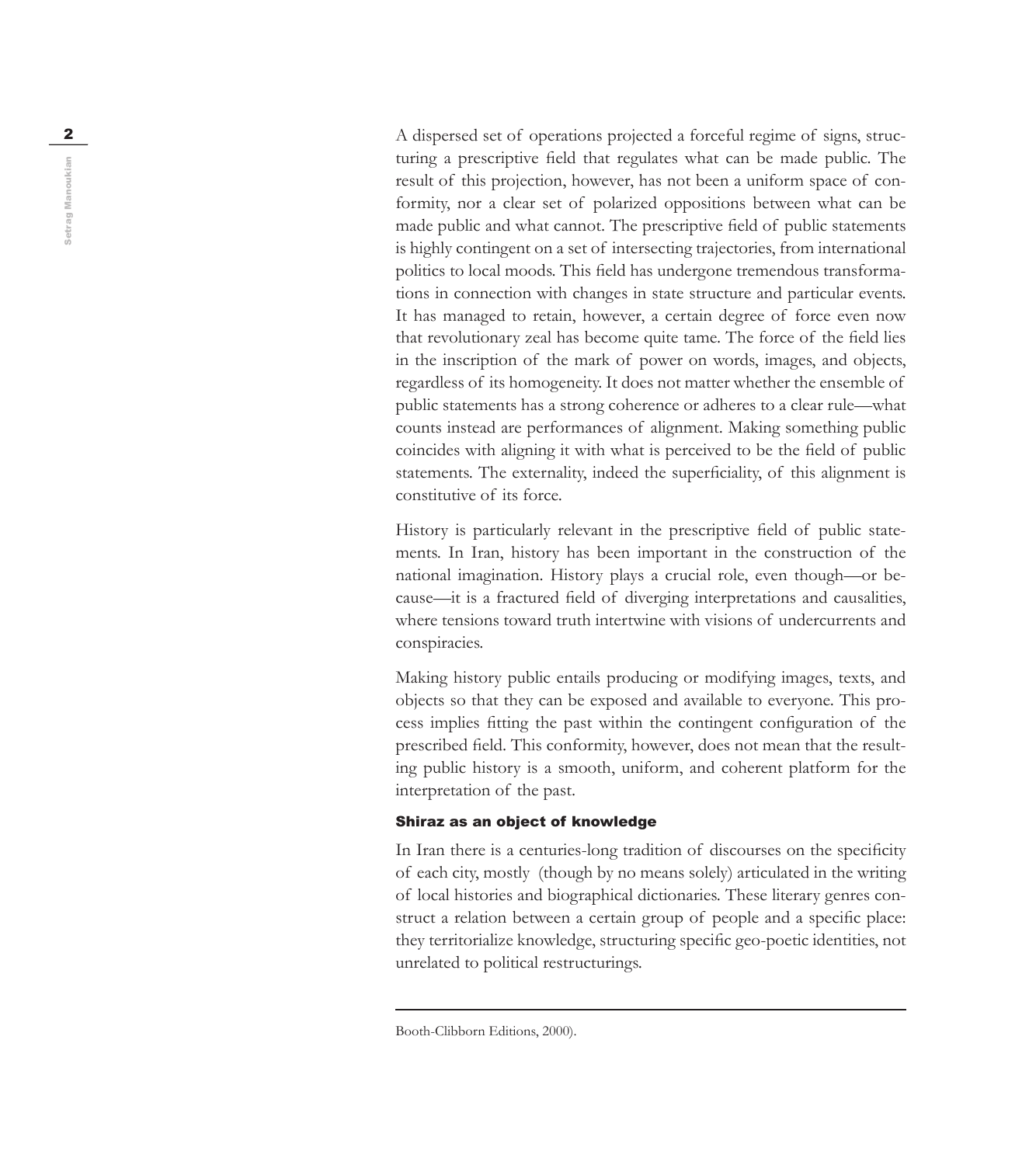Within this tradition, the city of Shiraz is mostly characterized by poetry and religious knowledge. 3 The poets Sa'di and Hafiz have been the most revered figures from Shiraz, but numerous books recount the achievements of many other important poets, mystics, and scholars, to the extent that the city is often termed dar al 'ilm, the land of knowledge.

In the twentieth century this territorialized tradition was restructured in conjunction with the transformation of Shiraz into one of the provincial cities of the Pahlavi nation-state. Pahlavi cultural politics, in connection with certain Orientalist works<sup>4</sup> and the role of Shiraz as a "colonial city,"<sup>5</sup> reinterpreted in national terms this Shirazi "heritage" and paired it with the Achaemenid empire whose most relevant ruins are located in the re gion. The Achaemenid empire had begun to be an object of interest in Iran in the second half of the nineteenth century, with books like Asar al-Ajam by Fursat Shirazi,<sup>6</sup> an historical geography of the region of Fars. By the 1930s the Pahlavis made the empire the central repertoire of historical and political identification and invested it with a discourse on the "origins" of the Iranian nation.

Classical poetry and the Achaemenid empire became during the Pahlavi period the two poles around which the Pahlavis' "culture of Shiraz" was articulated and inscribed in different ways on space, books, and events (restoration of poets' tombs, replicas of Achaemenid columns, tourist guides, scholarly publications, and conferences). Shiraz became the reposi tory of "classical Persian culture," in contrast with the modern bustling capital Tehran, and in the monarchy's vision, a city deputed to pursue its tradition of knowledge. In the 1970s, this policy was made evident with the ceremony of coronation at the ruins of Persepolis, the establishment of the Pahlavi University, and the Festival of the Arts.<br>3 Religious knowledge in Shiraz had two main trajectories, one mystical and one philo-

sophical (hikmat).

<sup>4</sup> Arthur John Arberry, Shiraz: Persian City of Saints and Poets (Norman: University of Oklahoma Press, 1960).

<sup>5</sup> I owe the use of the term in reference to Shiraz to Narges Erami. This interpretation of Shiraz is not only connected to the work of Orientalists but has a colonial trajectory that I cannot discuss here at length. British presence in Shiraz, during World War I and II in particular, amounted in a certain period to a de facto occupation.

<sup>6</sup> Muhammad Nâsir Fursat Shîrâzî, Asâr-i 'Ajam, edited by M. Rastigâr, 2 vols. (Tehran: Amîr Kabîr, 1998; original 1377).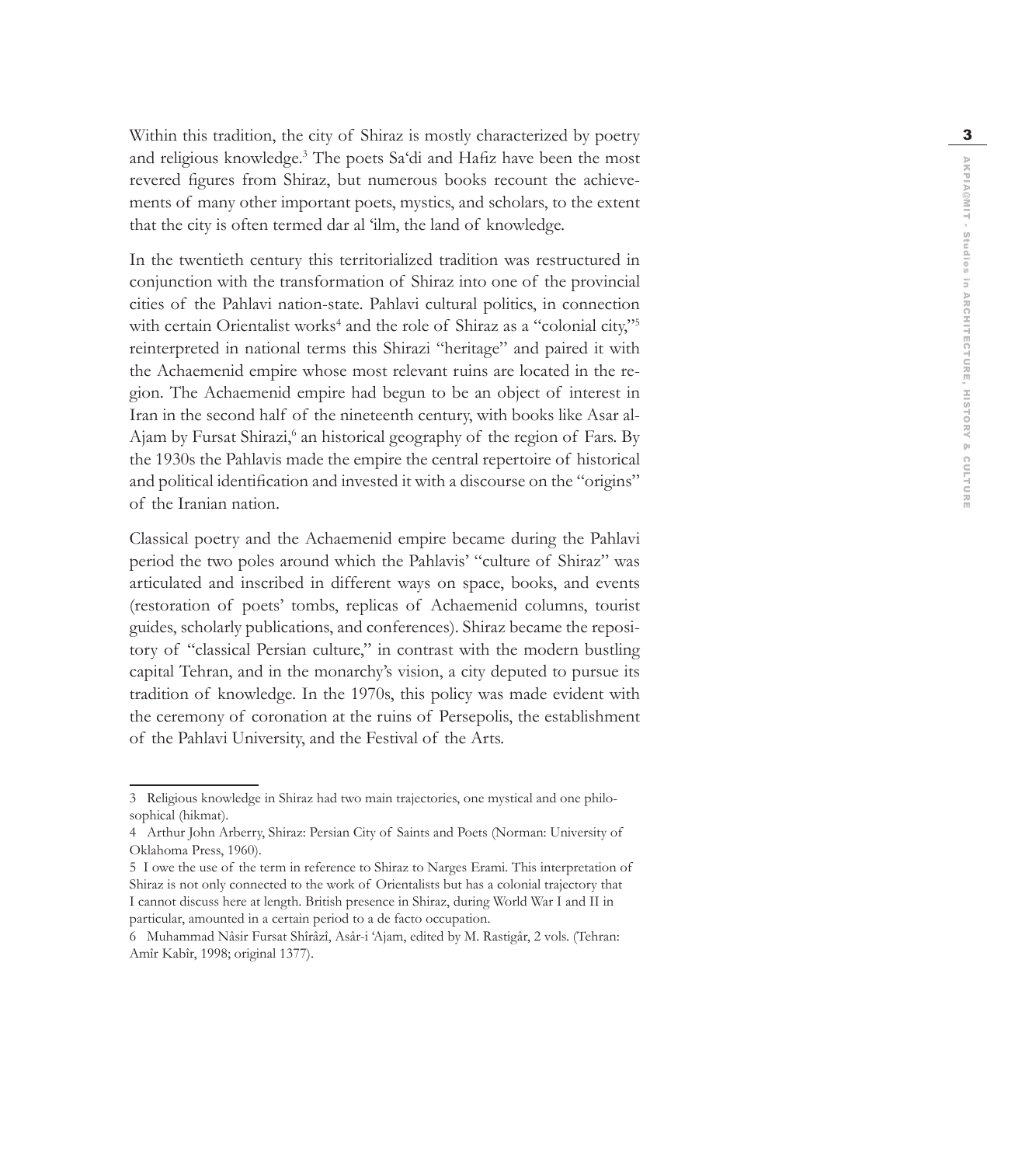4 The revolution of 1979 marked a sharp break. History had to be rewritten from a different point of view. The inscription of the revolution on the city was carried out through the destruction of Pahlavi insignia, the con struction of new monuments, the change of street names, and a series of more temporary decorations, billboards, and banners.

> All these interventions in public space signaled the institution of a new order, a new image of the "people," and a new interpretation of the past. They instituted a clear divide between "before the revolution" and "after the revolution," reproducing a more general organizational framework structured around the reversal of the previous social order. Public history in the Islamic Republic has been articulated through this reversal.

#### Cultural activities: Restorations

Today in Shiraz there are different state and municipal institutions that produce public history. These institutions, while often collaborating with each other, have competing agendas and economic interests. While all their projects have what Adorno might have called an administrative char acter and strive for the production of a unified field of knowledge and perception about Shiraz, the outcome of their activities is far from being the homogeneous sweep that their projects envisage.

The Cultural Heritage Foundation (Saziman-i Miras-i Farhangi), the state institution that supervises monuments, has been involved since the early 1990s in a large restoration project of the Shiraz city center. This was the area that Karim Khan Zand, the eighteenth-century "pious" ruler whose reign is considered today an example of just rule, turned into the political and commercial center of the city. There he had a fort erected, the Arg, where he resided, as well as a bazaar, a public bath, several administrative buildings, and a mosque, all now named after him. In the Qajar epoch the area retained its function and was often used for public ceremonies and executions. In the 1930s, during Reza Shah's time, several buildings for state administration (the municipality, the tribunal, the police, the post office, and the National Bank) were built. At the same time, avenues were drawn and the area was transformed. The new buildings were superim posed on the previous structure, which was disregarded. The Arg (which became a prison), for example, was obscured by the police building and became almost invisible from the street. A large avenue was built cutting through the Bazar-i vakil, which was divided in two as a result. These in terventions gave a homogenized image to the area, which became the site for state and city administration.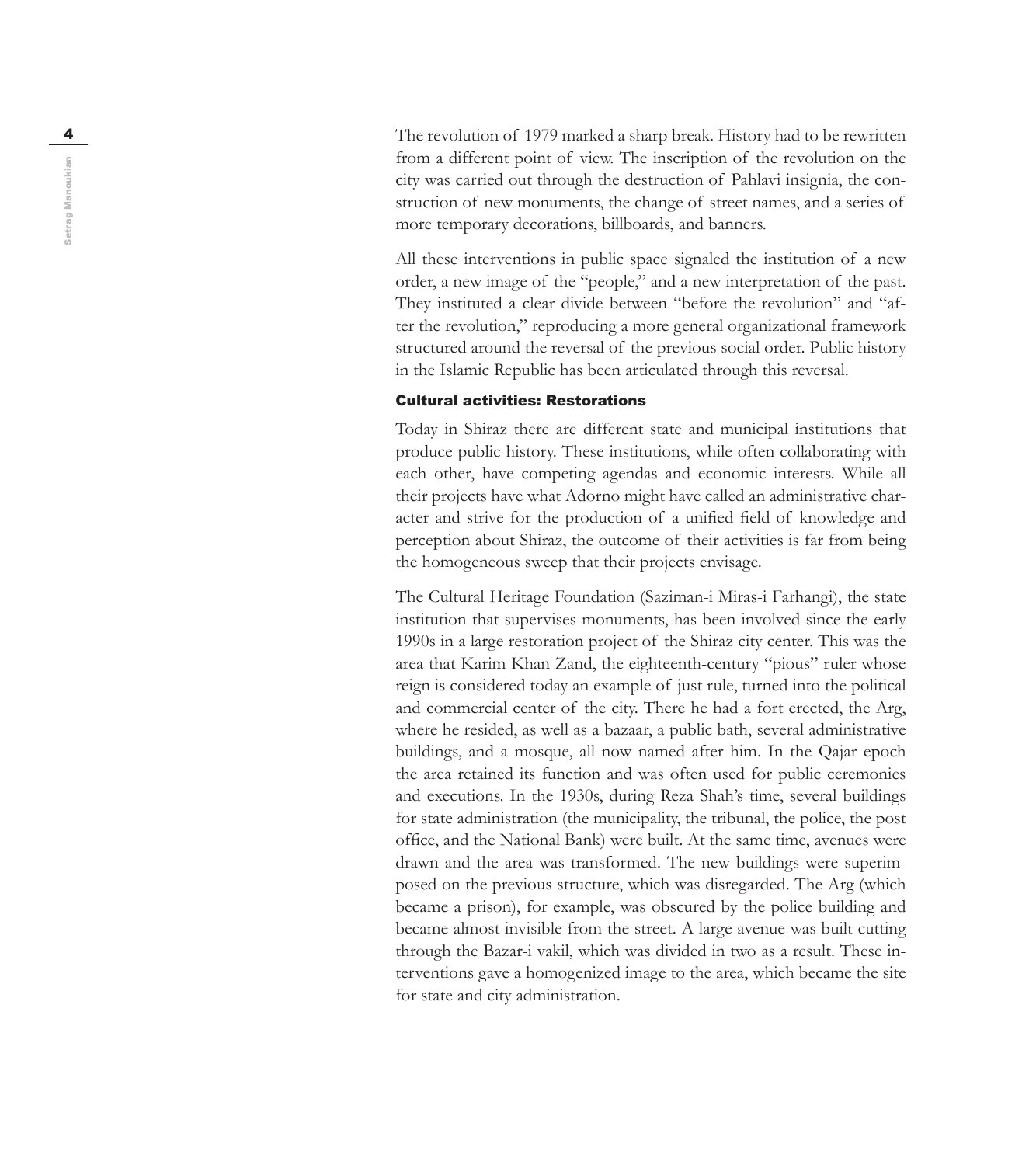In the 1970s, some of Karim Khan's buildings, such as the Kulah-i farangi 5 pavilion, the mosque, and the bath, began to be used as tourist sites. There were projects to restore some of the caravanserais within the bazaar; at least one of them, the Caravanserai Mushir, was restored and filled with souvenir shops. Some of the performances of the Festival of the Arts were also held there.

The revolution put a halt to these projects but did not substantially alter the use and function of the area until the late 1980s. Since that time, an ambitious project has aimed at making the area more attractive by reconstructing it as it was at the time of Karim Khan Zand. The idea of the project is to turn this area of the city into a sort of history theme park. (*Fig. 1*) Restoration work began in the early 1990s when several Pahlavi buildings around the fort were demolished and the Arg restored. In 1997 a tunnel was dug beneath the avenue that divides the nearby Bazar-i Vakil. (*Fig. 2*) The present project, by moving traffic underground, aims at transforming the missing portion of the bazaar into a walkway. Work continued in 2002–03 with other demolitions. (*Fig. 3*) Only the building of the National Bank will apparently be spared.

These interventions into the area of the bazaar are indirectly related to the unprecedented urban explosion of the city. Since the early twentieth century the city has been expanding beyond its walls, which are now completely destroyed. Administrative buildings and residences began to be constructed along a series of avenues, some of which incorporated older roads leading to villages and beyond.7 After the revolution, with the growth in population and the migration of refugees from West Iran during the war with Iraq (1980–1988), the city continued to expand in several directions, slowly coming to fill the plain where it is located, reaching the hills and mountains to the north and south and the salt lake to the east. Major expansion now continues westward. Since 2000, condominiums of ten stories or more have been built.

In conjunction with this expansion, middle and upper classes have moved out of the perimeter of the walled city and continue to relocate further west. The "old neighborhoods" (baft-i qadim), as the area once within the city walls is now called, are inhabited today mostly by Afghans and by people who recently migrated from rural villages; these neighborhoods are referred as payin-i shahr, the low city, a term that denotes both a social and a spatial location.



*Fig.1* Plan for the restoration of the "Karim Khan complex" from Masur Fatavhiqiyam, Majmu'a-yi Zandiyya (Shiraz, Saziman-i Miras-i Farhangi, n.d.), p.5.



*Fig.2* Entrance to the tunnel that passes beneath the Bazar-I Vakil.



*Fig.3* Ruins of the central post office built in the 1930s; in the background, a wall of one of the administrative buildings of the Karim Khan epoch.

<sup>7</sup> John Clarke, The Iranian City of Shiraz (Durham: University of Durham, 1960).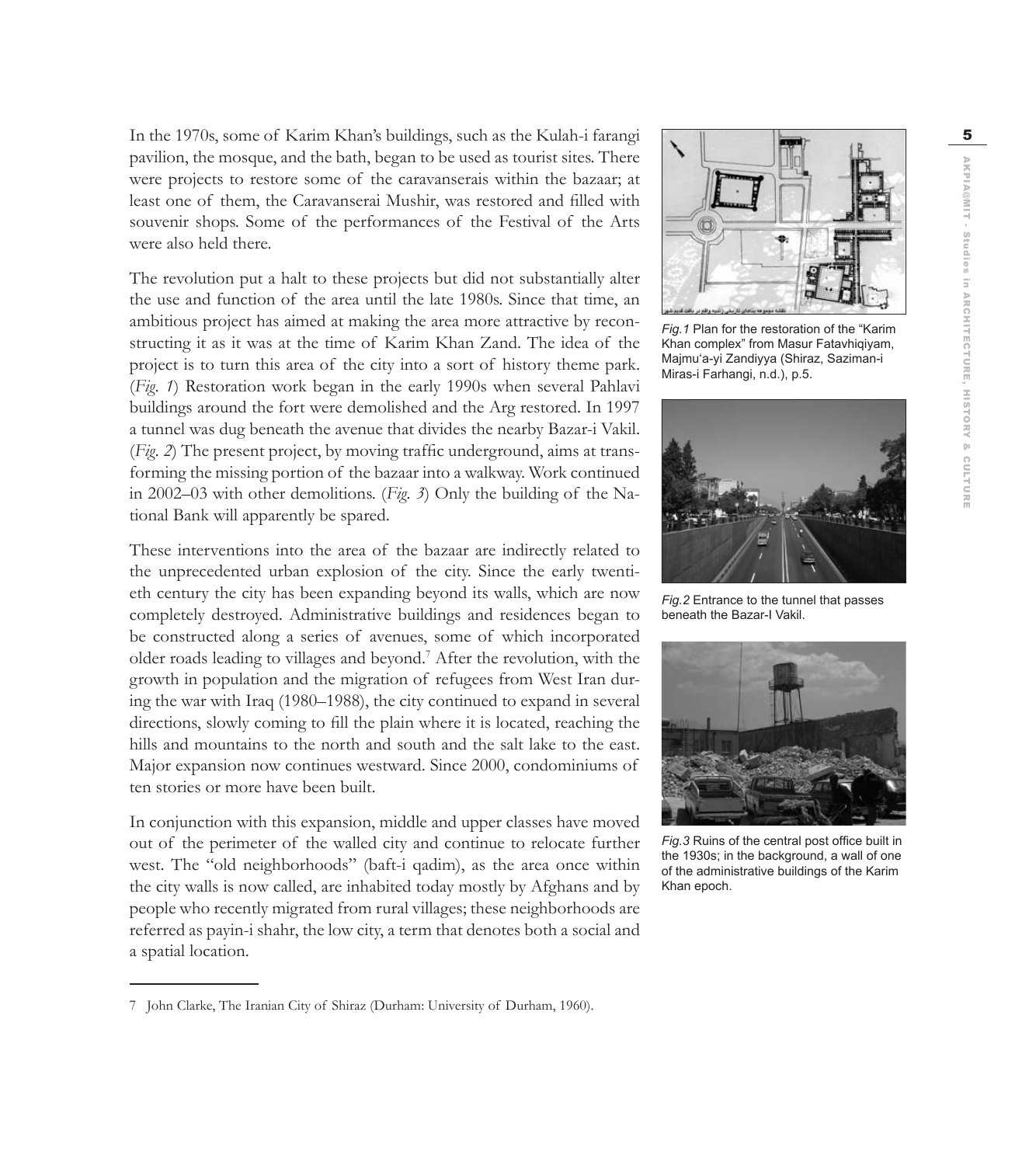

*Fig.4* A demolished house in one of the old neighborhoods.

6 **The restoration project aims to "clean up"** the area around the bazaar and construct it as a tourist site, attracting national and international tourists as well as drawing the middle and upper classes back for visits. The project is itself a very selective interpretation of the city's past. While aiming at the valorization of several historical buildings that had been neglected or destroyed during the Pahlavi era, the project intends at the same time to wipe out all that was built in that period. The project also envisages a substantial reconfiguration of the commercial activities in the area.

> In many ways this project, while opposite to the Pahlavi urban plan and apparently aimed at restoring the area to its condition prior to the Pahlavis' interventions, in fact involves a similar trajectory: While the Pahlavis intervened on city space to institute the state's presence through large avenues and administrative buildings, the new project produces a public historical space at the center of Shiraz as the interpretative pole of the city, thus reinforcing its specific location within the national imagination.

> These plans of the Cultural Heritage Foundation clash with different interpretations of the city's space and the presence of the past within it. While the Heritage Foundation is restoring buildings, the municipality of Shiraz is demolishing large portions of the old neighborhoods. (*Fig. 4*) The municipality argues that there is need for new avenues to ease congested traffic and that the neighborhoods lack a proper sewage system. The demolition of the old neighborhoods is carried out in the name of functionality but also aims at evicting the population living there. A large avenue that resulted from demolitions of homes was built between the shrines of Shah Chiraq and Astana, two important sites of pilgrimage, in an effort to ease traffic in the area, but consequently created a sort of no man's land in a central location. In 2004 the municipality launched a bid for investors to present projects to redesign the area.

> The municipality is causing a de facto destruction of what remains of the older structure of the city. A number of "historic homes" will be kept, sometimes to be placed in the middle of roundabouts, thus achieving complete decontextualization. Questions of attribution of "historic" or "artistic" value on the one hand, and criteria of functionality on the other, define this dynamic of conservation and demolition.

> Both the Cultural Heritage Foundation and the municipality, though in apparent discord, pursue visions of harmonious urban spaces, with clearly allocated functions. Built into these visions is the streamlining of a composite and layered urban landscape. History in this vision is a quality of certain buildings that should be preserved, thematized as "heritage," and marketed for tourist consumption.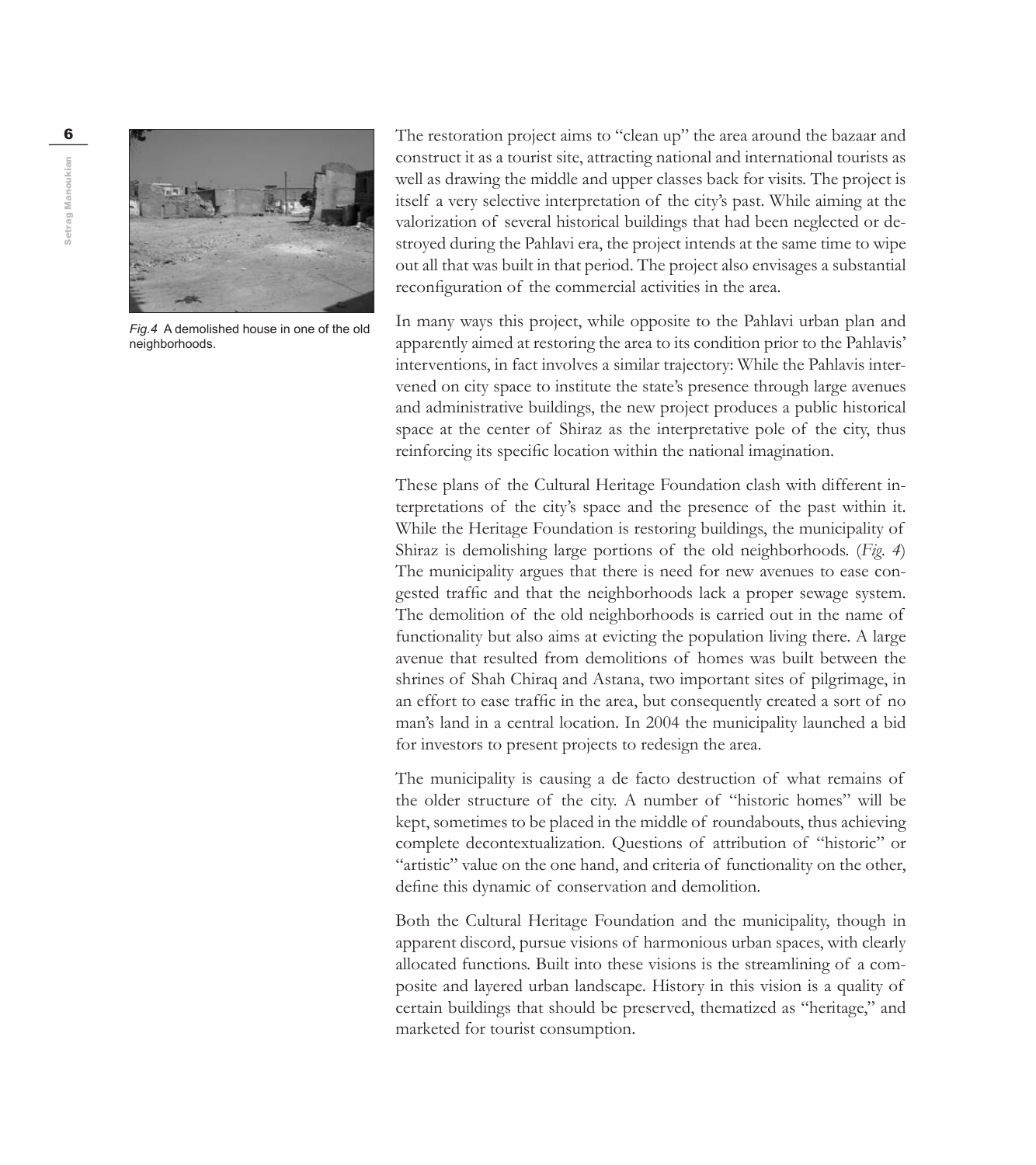Other forces in the city have different and opposing visions that are less concerned about the thematization of the past. The use of historical build ings for communal prayers and other religious events contrasts with their transformation into monuments—for many years the Vakil Mosque built by Karim Khan Zand was used for the Friday prayer and thus closed to visitors, the pressures of the Heritage Foundation notwithstanding. Now Friday prayer is held at the ninth century Masjid-i Nou, and cement pillars have been built in its courtyard to support a tin roof.

The election of Khatami in 1997 did not substantially alter this configura tion of the administration of the culture of Shiraz. There were, however, significant changes, especially in the Office of the Ministry of Culture, which has since then promoted many more cultural events, most of them new in scope and theme: film festivals, art shows and competitions, photo exhibits, and music concerts. There has been a widening in scope and scale in the general implementation of activities.

In 2001, a Committee for the Development of Culture was created, which gathers representatives from the main institutions involved. The aim of the committee is to coordinate the different initiatives by speeding up the realization of projects that have already begun (such as the Karim Khan complex), while implementing new ones. The committee plans to build the following: a park of the "City of Civilizations," a park of "Culture," an historical museum of the literature of Iran, a cultural house of the tribes of Fars, a museum of theosophy and philosophy, a museum of contem porary arts, thematic museums linked with cultural heritage, a museum of the Achemenids (at Persepolis), a museum of the Zand dynasty, a museum of the Qajar dynasty, and an anthropology museum.

These initiatives further push the idea of a "culture of Shiraz" for general consumption, quite close to the articulation of what can be called "cul tural entertainment."<sup>8</sup> It is unclear how these spaces would be organized. Their conceptualization pays homage both to certain contingent political views—"dialogue of civilizations" is a key Khatami term, here envisaged as a citadel with different pavilions—and to certain specificities of Shiraz that are turned into tokens of a fragmented and delocalized public history: tribes, philosophy, the Achaemenids, and dynasties of the eighteenth and nineteenth centuries. 9

<sup>8</sup> Parks have been for years the single most developed area of state and municipal invest ment for the leisure time of the people. In Shiraz in particular, this meets with the long established practice of family picnics.

<sup>9</sup> In this regard, the insertion of the Qajar dynasty should be noted: their revival, on the political, historiographical, and nostalgic level, has been going on for ten years or so. Noteworthy also is the absence of any mention of the Safavid dynasty, equally important in